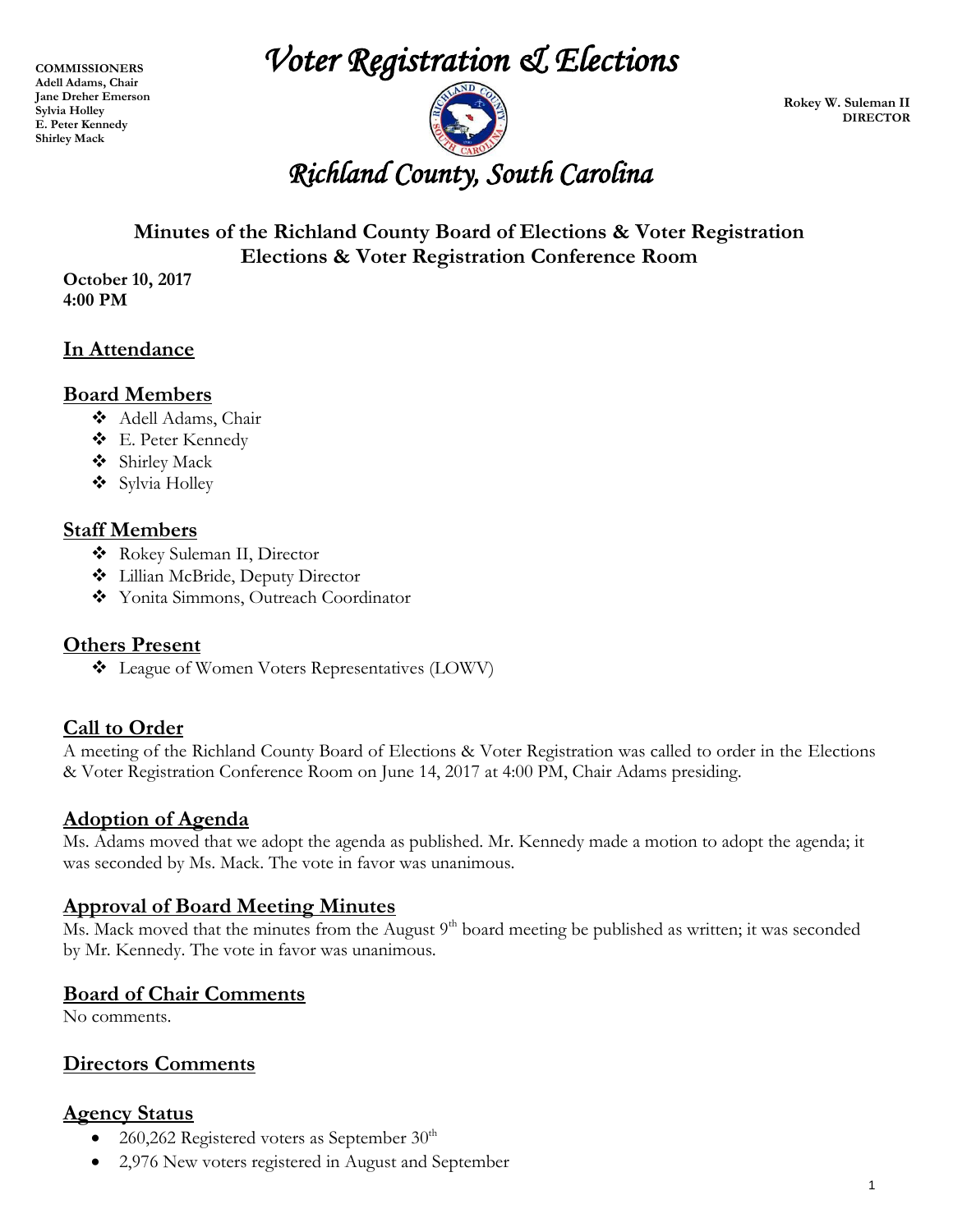## *Voter Registration & Elections*

**COMMISSIONERS Adell Adams, Chair Jane Dreher Emerson Sylvia Holley E. Peter Kennedy Shirley Mack** 

*Richland County, South Carolina* 

**Rokey W. Suleman II DIRECTOR**

- 1,493 Address changes
- 453 (New and Address changes were received through the online portal)
- $\bullet$  16 Voter ID's

#### **Budget**

• The County has approved the \$307,383 budget amendment from monies that were not given back to the agency via reimbursement. This amount was reduced from the original \$433,988. The county removed \$126,605 to pay back amounts given to the agency in other budget amendments in FY17.

#### **November Election**

- Machines were allocated at roughly a ratio of  $1/250$  voters.
- All polling location moves have been completed and approved by the delegation. We will be posting notices at all of the former locations to inform voters of the moves. We have also sent notices to all of the affected voters to let them know of the changes. We are also taking the opportunity to use the returned notices to update our voter registration records.
- Poll worker training is underway. As of October 9, we have held 8 training classes serving a total of 211 workers. We have 7 classes scheduled and are expected to train an additional 187 workers for a total of 398 to work on Election Day. As per our agreement with the DoJ, ADA accessibility is a major portion of our training and each worker is signing a form attesting to the fact that they have received this training.
- The public test of voting equipment occurred on Monday, October 9th. We would like to thank the LWV for attending. The staff has begun the Logic and Accuracy testing on the equipment and we expect that process to be finished next week. The agency has worked with the State Election Commission on a pilot for the updated software for the Unity election management system. This upgrade required firmware in each individual voting machine to be updated. The upgrade process was taking longer than expected so we updated a sufficient number of machines for this election and will update the remaining machines in November and December.
- Absentee voting has begun. We have mailed out a total of 34 ballots for the City of Columbia, 2 for the Town of Irmo and 0 for the towns of Blythewood and Arcadia Lakes. We have had 2 voters on the machines in the front.
- Part-time staff is working full-time through the end of November. We will have four additional workers for the two weeks leading up to the election.
- We had planned to do a line survey to assess wait-times for the election. We have decided to withdraw that survey due to the fact that this election has few contested races and we expect a low turnout. The data we would collect with this survey would not be worth much because of the lack of voters.

#### **Executive Director Update**

- I will be taking two of my certification classes next week. This will bring me half-way to my certification. My notary application has been approved by the delegation and is being processed by the state.
- The State Election Commission held a mandatory, all-day meeting on security last week. We are reviewing some of our security procedures and will be working with the state on enhanced security for our systems.